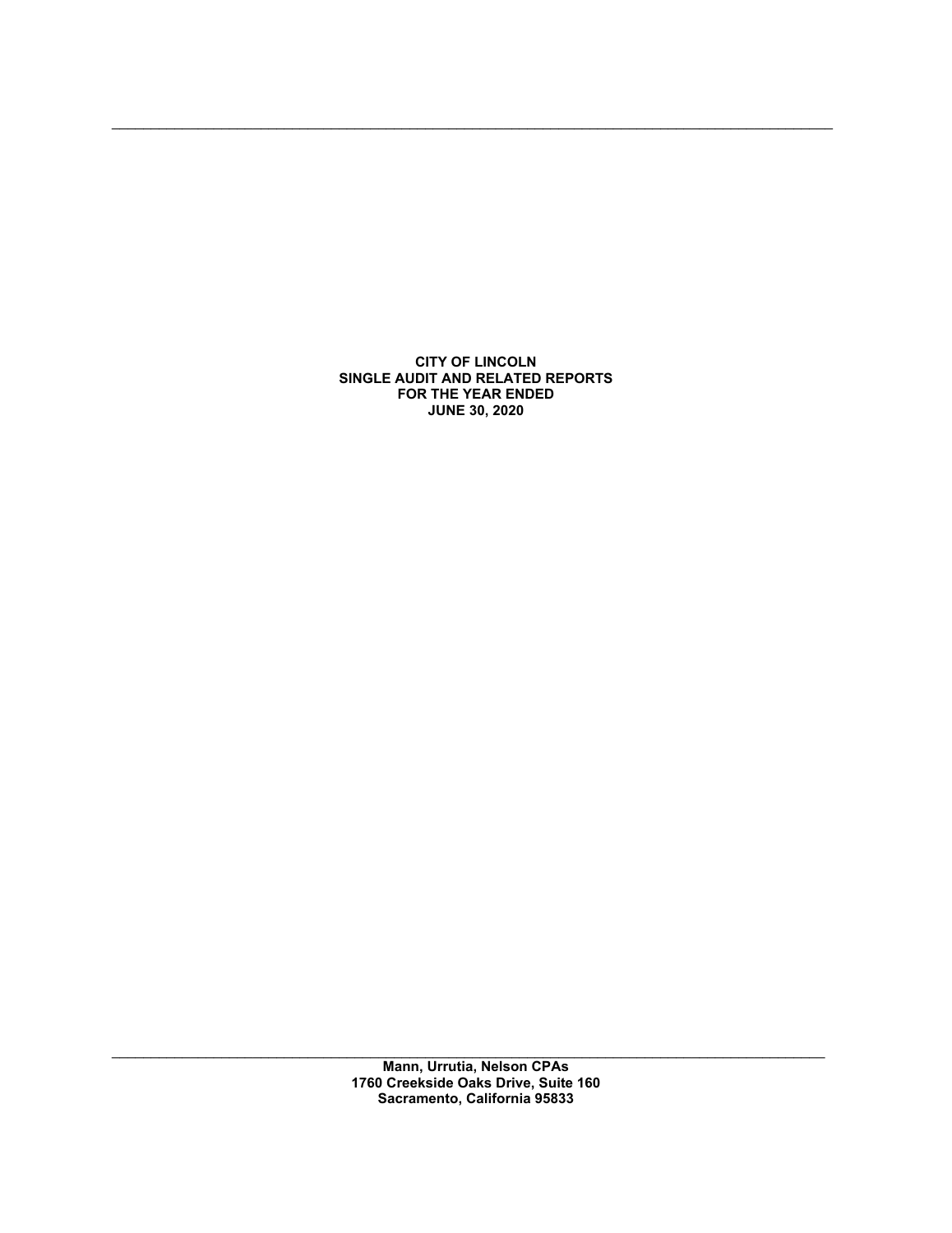#### CITY OF LINCOLN SINGLE AUDIT AND RELATED REPORTS FOR THE YEAR ENDED JUNE 30, 2020

# TABLE OF CONTENTS

|                                                                                                                                                                                                                          | Page    |
|--------------------------------------------------------------------------------------------------------------------------------------------------------------------------------------------------------------------------|---------|
| Independent Auditor's Report on Internal Control over Financial Reporting and on<br>Compliance and Other Matters Based on an Audit of Financial Statements Performed in<br>Accordance with Government Auditing Standards | $1 - 2$ |
| Independent Auditor's Report on Compliance for Each Major Program and on Internal<br>Control over Compliance Required by the Uniform Guidance                                                                            | $3 - 4$ |
| Schedule of Expenditures of Federal Awards                                                                                                                                                                               | 5       |
| Notes to the Schedule of Expenditures of Federal Awards                                                                                                                                                                  | 6       |
| Schedule of Findings and Questioned Costs                                                                                                                                                                                | $7 - 9$ |
| Schedule of Prior Year Findings                                                                                                                                                                                          | 10      |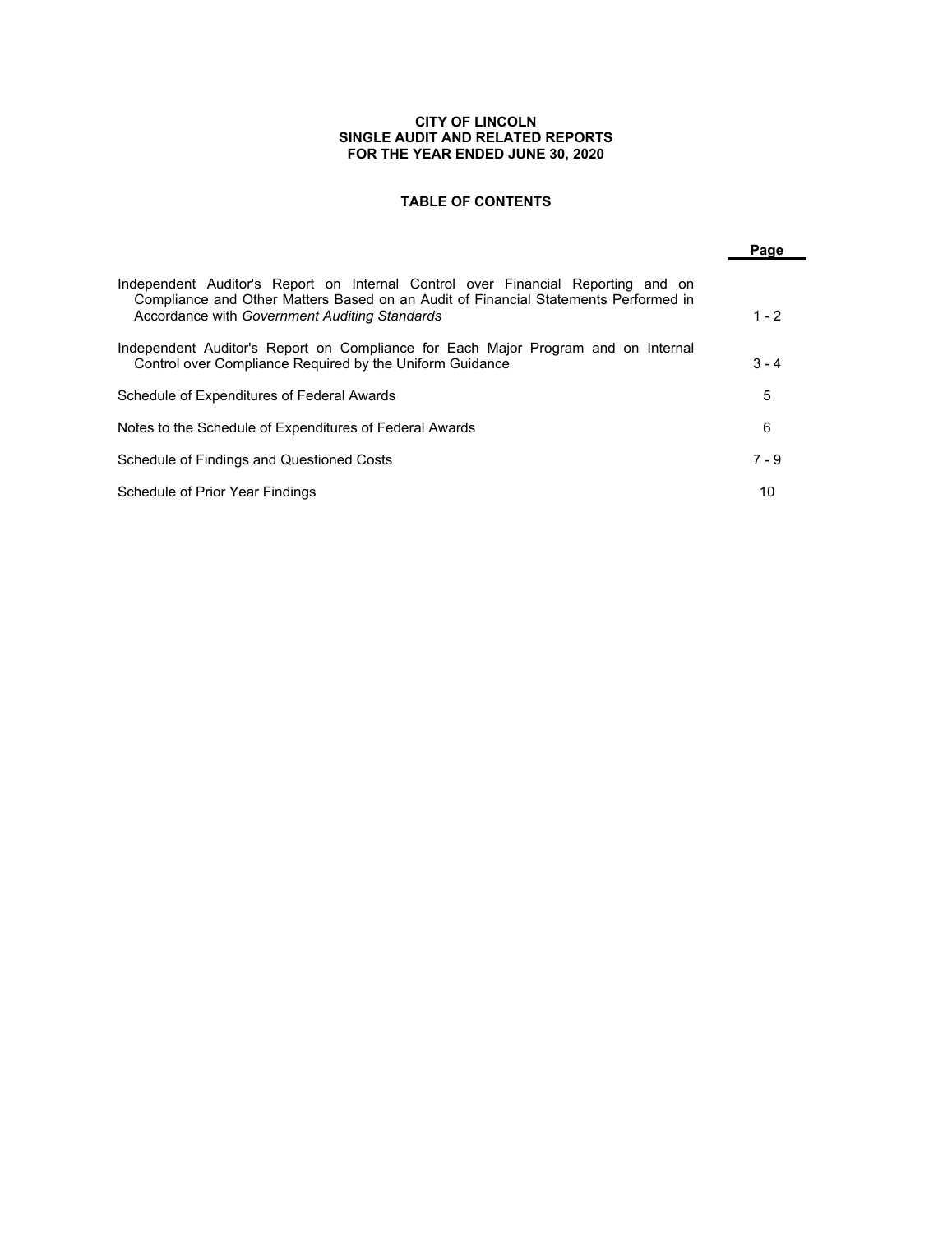

### INDEPENDENT AUDITOR'S REPORT ON INTERNAL CONTROL OVER FINANCIAL REPORTING AND ON COMPLIANCE AND OTHER MATTERS BASED ON AN AUDIT OF FINANCIAL STATEMENTS PERFORMED IN ACCORDANCE WITH GOVERNMENT AUDITING STANDARDS

To the City Council City of Lincoln, California

We have audited, in accordance with the auditing standards generally accepted in the United States of America and the standards applicable to financial audits contained in Government Auditing Standards issued by the Comptroller General of the United States, the financial statements of the governmental activities, the business-type activities, each major fund, and the aggregate remaining fund information of the City of Lincoln, California, as of and for the year ended June 30, 2020, and the related notes to the financial statements, which collectively comprise the City of Lincoln's basic financial statements, and have issued our report thereon dated January 4, 2021.

### Internal Control over Financial Reporting

In planning and performing our audit of the financial statements, we considered the City of Lincoln's internal control over financial reporting (internal control) as a basis for designing audit procedures that are appropriate in the circumstances for the purpose of expressing our opinions on the financial statements, but not for the purpose of expressing an opinion on the effectiveness of the City of Lincoln's internal control. Accordingly, we do not express an opinion on the effectiveness of the City of Lincoln's internal control.

Our consideration of internal control was for the limited purpose described in the preceding paragraph and was not designed to identify all deficiencies in internal control that might be material weaknesses or significant deficiencies and therefore, material weaknesses or significant deficiencies may exist that have not been identified. However, as described in the accompanying schedule of findings and questioned costs, we did identify certain deficiencies in internal control that we consider to be material weaknesses and significant deficiencies.

A deficiency in internal control exists when the design or operation of a control does not allow management or employees, in the normal course of performing their assigned functions, to prevent, or detect and correct, misstatements on a timely basis. A material weakness is a deficiency, or a combination of deficiencies, in internal control such that there is a reasonable possibility that a material misstatement of the entity's financial statements will not be prevented, or detected and corrected, on a timely basis. We consider the deficiency described in the accompanying schedule of findings and questioned costs as item 2020-001 to be a material weakness.

A significant deficiency is a deficiency, or a combination of deficiencies, in internal control that is less severe than a material weakness, yet important enough to merit attention by those charged with governance. We consider the deficiency described in the accompanying schedule of findings and questioned costs as item 2020-002 to be a significant deficiency.

#### Compliance and Other Matters

As part of obtaining reasonable assurance about whether the City of Lincoln's financial statements are free from material misstatement, we performed tests of its compliance with certain provisions of laws, regulations, contracts, and grant agreements, noncompliance with which could have a direct and material effect on the financial statements. However, providing an opinion on compliance with those provisions was not an objective of our audit, and accordingly, we do not express such an opinion. The results of our tests disclosed no instances of noncompliance or other matters that are required to be reported under Government Auditing Standards.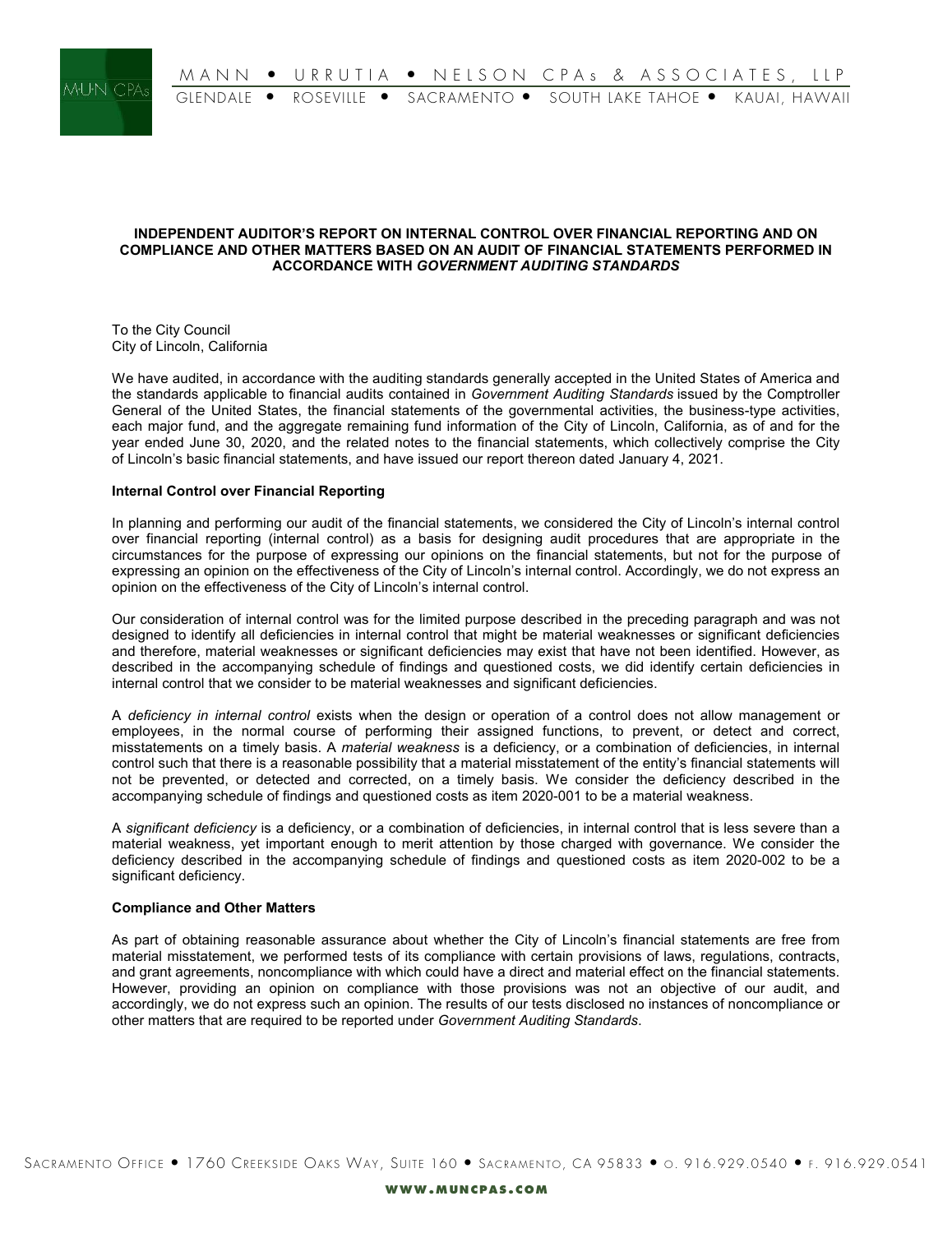### City of Lincoln, California's Responses to Findings

City of Lincoln's responses to the findings identified in our audit are described in the accompanying schedule of findings and questioned costs. City of Lincoln's responses were not subjected to the auditing procedures applied in the audit of the financial statements and, accordingly, we express no opinion on them.

#### Purpose of this Report

The purpose of this report is solely to describe the scope of our testing of internal control and compliance and the results of that testing, and not to provide an opinion on the effectiveness of the entity's internal control or on compliance. This report is an integral part of an audit performed in accordance with Government Auditing Standards in considering the entity's internal control and compliance. Accordingly, this communication is not suitable for any other purpose.

March Lt-NUC-PAC

Sacramento, California January 4, 2021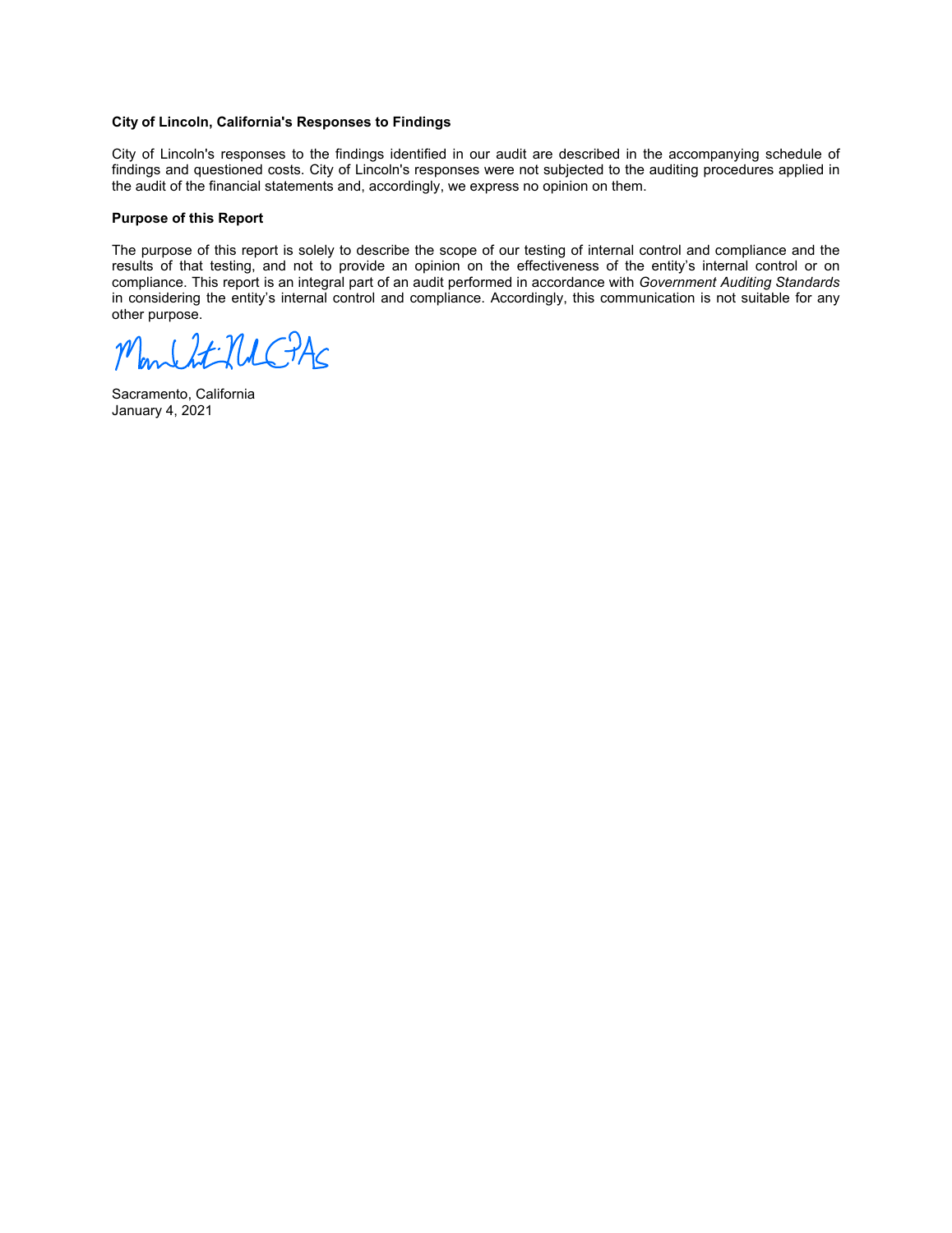

# INDEPENDENT AUDITOR'S REPORT ON COMPLIANCE FOR EACH MAJOR PROGRAM AND ON INTERNAL CONTROL OVER COMPLIANCE REQUIRED BY THE UNIFORM GUIDANCE

To the City Council City of Lincoln, California

### Report on Compliance for Each Major Federal Program

We have audited the City of Lincoln's compliance with the types of compliance requirements described in the OMB Compliance Supplement that could have a direct and material effect on each of the City of Lincoln's major federal programs for the year ended June 30, 2020. City of Lincoln's major federal programs are identified in the summary of auditor's results section of the accompanying schedule of findings and questioned costs.

### Management's Responsibility

Management is responsible for compliance with federal statutes, regulations, and the terms and conditions of its federal awards applicable to its federal programs.

### Auditor's Responsibility

Our responsibility is to express an opinion on compliance for each of the City of Lincoln's major federal programs based on our audit of the types of compliance requirements referred to above. We conducted our audit of compliance in accordance with auditing standards generally accepted in the United States of America; the standards applicable to financial audits contained in Government Auditing Standards, issued by the Comptroller General of the United States; and the audit requirements of Title 2 U.S. Code of Federal Regulations Part 200, Uniform Administrative Requirements, Cost Principles, and Audit Requirements for Federal Awards (Uniform Guidance). Those standards and the Uniform Guidance require that we plan and perform the audit to obtain reasonable assurance about whether noncompliance with the types of compliance requirements referred to above that could have a direct and material effect on a major federal program occurred. An audit includes examining, on a test basis, evidence about the City of Lincoln's compliance with those requirements and performing such other procedures as we considered necessary in the circumstances.

We believe that our audit provides a reasonable basis for our opinion on compliance for each major federal program. However, our audit does not provide a legal determination of the City of Lincoln's compliance.

#### Opinion on Each Major Federal Program

In our opinion, the City of Lincoln, complied, in all material respects, with the types of compliance requirements referred to above that could have a direct and material effect on each of its major federal programs for the year ended June 30, 2020.

#### Report on Internal Control over Compliance

Management of the City of Lincoln is responsible for establishing and maintaining effective internal control over compliance with the types of compliance requirements referred to above. In planning and performing our audit of compliance, we considered the City of Lincoln's internal control over compliance with the types of requirements that could have a direct and material effect on each major federal program to determine the auditing procedures that are appropriate in the circumstances for the purpose of expressing an opinion on compliance for each major federal program and to test and report on internal control over compliance in accordance with the Uniform Guidance, but not for the purpose of expressing an opinion on the effectiveness of internal control over compliance. Accordingly, we do not express an opinion on the effectiveness of the City of Lincoln's internal control over compliance.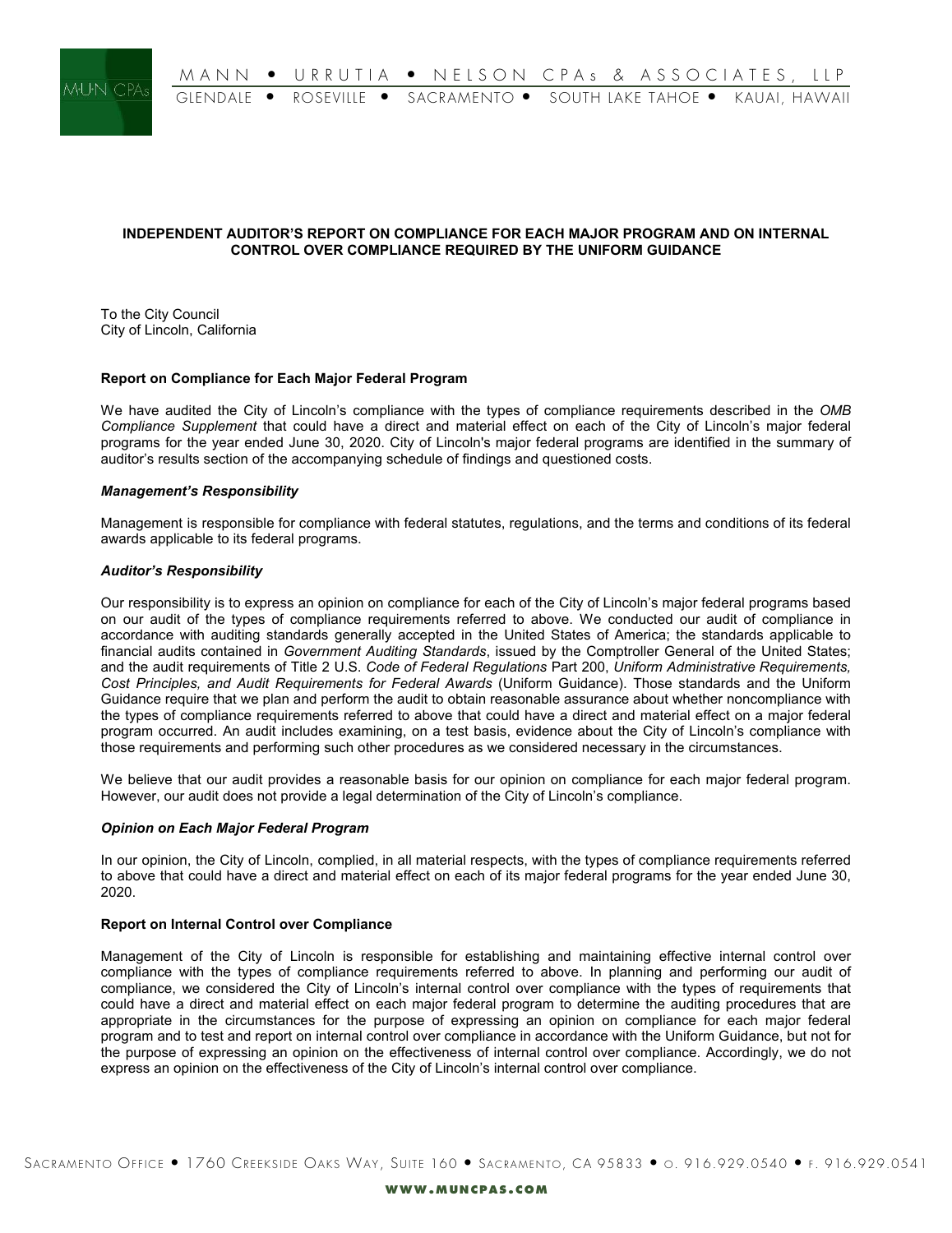A deficiency in internal control over compliance exists when the design or operation of a control over compliance does not allow management or employees, in the normal course of performing their assigned functions, to prevent, or detect and correct, noncompliance with a type of compliance requirement of a federal program on a timely basis. A material weakness in internal control over compliance is a deficiency, or a combination of deficiencies, in internal control over compliance, such that there is a reasonable possibility that material noncompliance with a type of compliance requirement of a federal program will not be prevented, or detected and corrected, on a timely basis. A significant deficiency in internal control over compliance is a deficiency, or a combination of deficiencies, in internal control over compliance with a type of compliance requirement of a federal program that is less severe than a material weakness in internal control over compliance, yet important enough to merit attention by those charged with governance.

Our consideration of internal control over compliance was for the limited purpose described in the first paragraph of this section and was not designed to identify all deficiencies in internal control over compliance that might be material weaknesses or significant deficiencies. We did not identify any deficiencies in internal control over compliance that we consider to be material weaknesses. However, material weaknesses may exist that have not been identified.

### Report on Schedule of Expenditures of Federal Awards Required by the Uniform Guidance

We have audited the financial statements of the governmental activities, the business-type activities, each major fund, and the aggregate remaining fund information of the City of Lincoln, as of and for the year ended June 30, 2020, and the related notes to the financial statements, which collectively comprise the City of Lincoln's basic financial statements. We issued our report thereon dated January 4, 2021, which contained unmodified opinions on those financial statements. Our audit was conducted for the purpose of forming opinions on the financial statements that collectively comprise the basic financial statements. The accompanying schedule of expenditures of federal awards is presented for purposes of additional analysis as required by the Uniform Guidance and is not a required part of the basic financial statements. Such information is the responsibility of management and was derived from and relates directly to the underlying accounting and other records used to prepare the basic financial statements. The information has been subjected to the auditing procedures applied in the audit of the financial statements and certain additional procedures, including comparing and reconciling such information directly to the underlying accounting and other records used to prepare the basic financial statements or to the basic financial statements themselves, and other additional procedures in accordance with auditing standards generally accepted in the United States of America. In our opinion, the schedule of expenditures of federal awards is fairly stated in all material respects in relation to the basic financial statements as a whole.

The purpose of this report on internal control over compliance is solely to describe the scope of our testing of internal control over compliance and the results of that testing based on the requirements of the Uniform Guidance. Accordingly, this report is not suitable for any other purpose.

 $J = M$ 

Sacramento, California January 4, 2021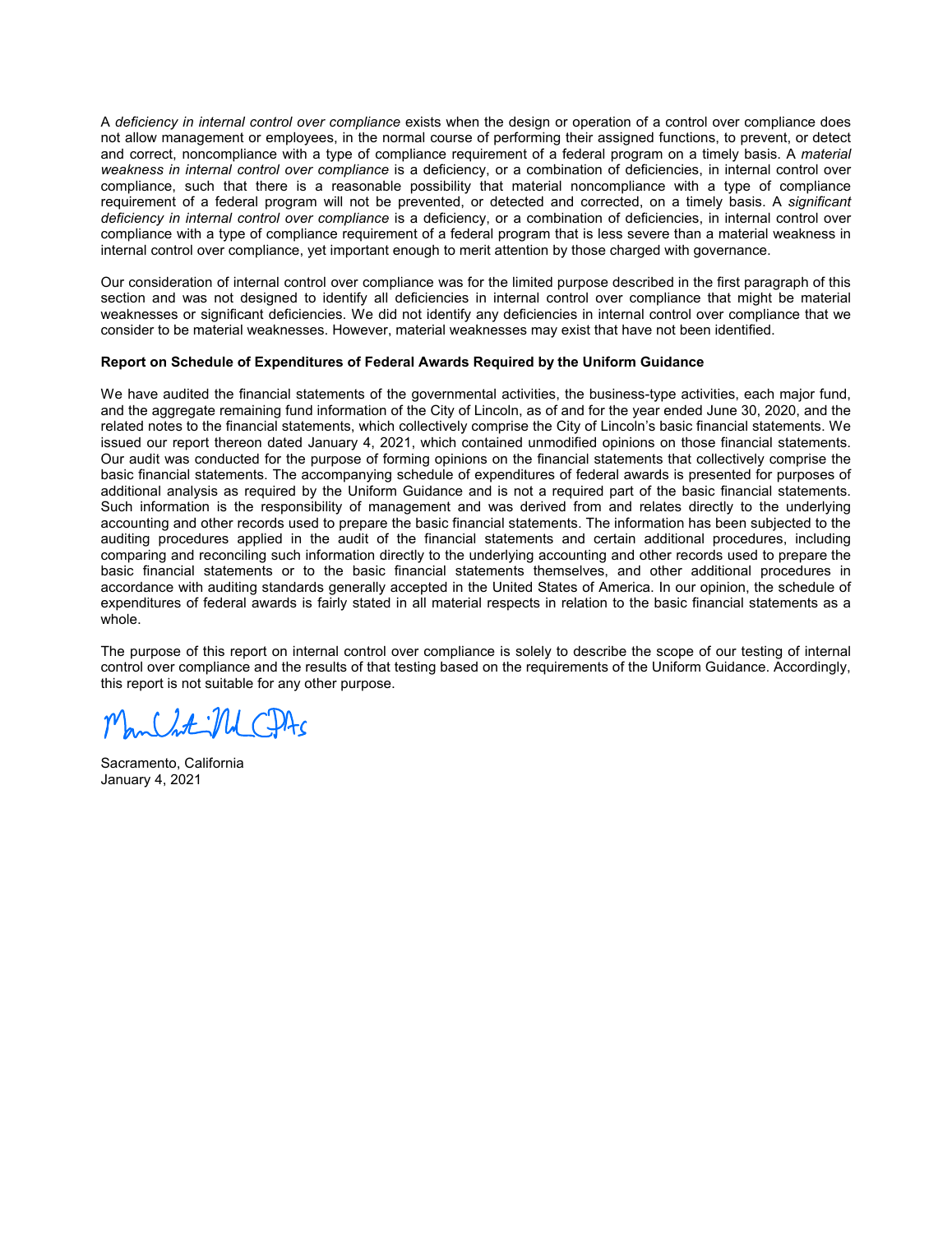#### CITY OF LINCOLN SCHEDULE OF EXPENDITURES OF FEDERAL AWARDS FOR THE YEAR ENDED JUNE 30, 2020

| Federal Grantor/Pass-Through Grantor Program                                     | Federal<br><b>CFDA</b><br><b>Number</b> | Pass-Through Entity<br>Identifying<br>Number/Grant Number | Federal<br><b>Expenditures</b> |
|----------------------------------------------------------------------------------|-----------------------------------------|-----------------------------------------------------------|--------------------------------|
| <b>U.S Department of Housing and Urban Development</b>                           |                                         |                                                           |                                |
| Direct programs:<br><b>Community Development Block Grants/Entitlement Grants</b> | 14.228                                  |                                                           |                                |
|                                                                                  |                                         | Beginning Loan Balance \$                                 | 357,853                        |
| Home Investment Partnerships Program                                             | 14.239                                  | Beginning Loan Balance                                    | 1,325,034                      |
| Total U.S. Department of Housing and Urban Development                           |                                         |                                                           | 1,682,887                      |
| <b>U.S Department of Transportation</b>                                          |                                         |                                                           |                                |
| Direct programs:                                                                 |                                         |                                                           |                                |
| Airport Improvement Program                                                      | 20.106                                  | 3-06-0120-025-2020                                        | 69,000                         |
| Airport Improvement Program                                                      | 20.106                                  | 3-32-0120-023-2017                                        | 320                            |
| Airport Improvement Program                                                      | 20.106                                  | 3-06-0120-021-2016                                        | 50,349                         |
| <b>Total Airport Improvement Program</b>                                         |                                         |                                                           | 119,669                        |
| Pass-Through State of California Department of                                   |                                         |                                                           |                                |
| Transportation:<br><b>Highway Planning and Construction</b>                      | 20.205                                  |                                                           | 61,674                         |
| <b>Highway Planning and Construction</b>                                         | 20.205                                  | BRLS-5089(021)<br>HSIPL-5089(020)                         | 271,351                        |
| <b>Highway Planning and Construction</b>                                         | 20.205                                  | CML-5089(025)                                             | 3,931                          |
| <b>Highway Planning and Construction</b>                                         | 20.205                                  | STPL-5089(027)                                            | 1,584,478                      |
| <b>Highway Planning and Construction</b>                                         | 20.205                                  | HSIPL-5089(026)                                           | 9,575                          |
| <b>Highway Planning and Construction</b>                                         | 20.205                                  | SRPL-5089(028)                                            | 83,493                         |
|                                                                                  |                                         |                                                           |                                |
| <b>Total Highway Planning and Construction</b>                                   |                                         |                                                           | 2,014,502                      |
| Total U.S. Department of Transportation                                          |                                         |                                                           | 2,134,171                      |
| <b>Total Expenditures of Federal Awards</b>                                      |                                         |                                                           | \$ 3,817,058                   |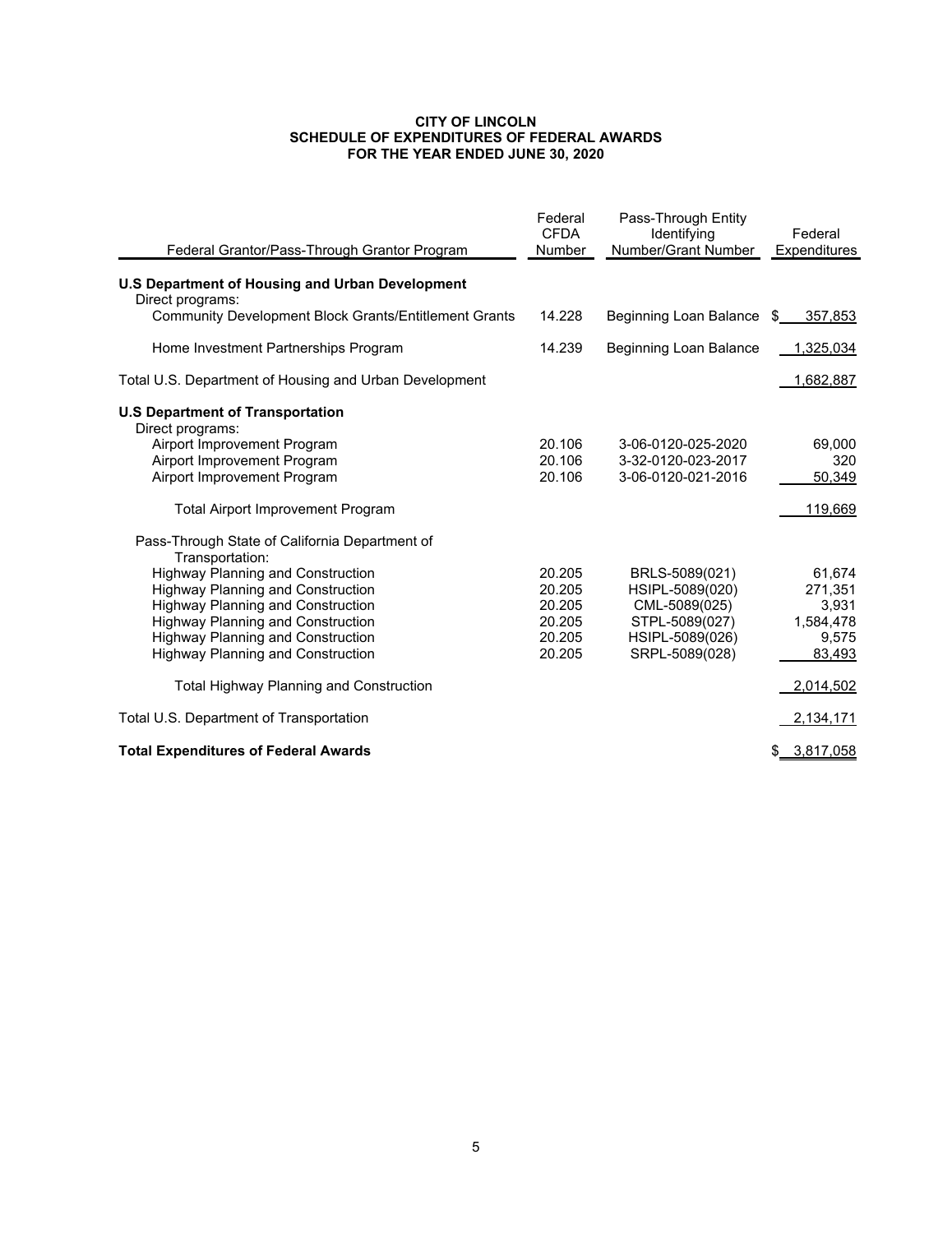#### CITY OF LINCOLN NOTES TO THE SCHEDULE OF EXPENDITURES OF FEDERAL AWARDS FOR THE YEAR ENDED JUNE 30, 2020

### NOTE 1: REPORTING ENTITY

The accompanying Schedule of Expenditures of Federal Awards presents the activity of all federal financial assistance programs of the City of Lincoln. The City of Lincoln reporting entity is defined in Note 1 of the City's Comprehensive Annual Financial Report. All federal awards received directly from federal agencies as well as federal awards passed through other government agencies are included on the schedule. When federal awards were received from a passthrough entity, the Schedule of Expenditures of Federal Awards shows, if available, the identifying number assigned by the pass-through entity.

### NOTE 2: BASIS OF ACCOUNTING

The accompanying Schedule of Expenditures of Federal Awards includes the federal grant activity of the City and is presented on accounting principles generally accepted in the United States of America. The information in this schedule is presented on the accrual basis of accounting and in accordance with requirements of Title 2 U.S. Code of Federal Regulations Part 200, Uniform Administrative Requirements, Cost Principles, and Audit Requirements for Federal Awards (Uniform Guidance).

# NOTE 3: RELATIONSHIP TO FINANCIAL STATEMENTS

The amounts reported in the accompanying Schedule of Expenditures of Federal Awards agree, in all material respects, to amounts reported within the City's basic financial statements. Federal award revenues are reported principally in the City's financial statements as intergovernmental revenues in the governmental funds.

# NOTE 4: CLAIMS

The City of Lincoln has received federal grants for specific purposes that are subject to review and audit by the Federal Government pass-through entity. Although such audits could result in expenditure disallowance under grant terms, any required reimbursements are not expected to be material which have not already been recorded.

# NOTE 5: LOANS OUTSTANDING

The programs listed below had the following aggregate federally funded loans outstanding at June 30, 2020:

| <b>Federal CFDA</b><br><b>Number</b> | Program Title                                                                              |   | Amount<br>Outstanding |
|--------------------------------------|--------------------------------------------------------------------------------------------|---|-----------------------|
| 14.228                               | Community Development Block Grants/State's Program and Non-entitlement<br>Grants in Hawaii | S | 481.478               |
| 14.239                               | Home Investment Partnerships Program                                                       |   | 1,715,281             |
|                                      | <b>Total Loans Outstanding</b>                                                             |   | 2,196,759             |

# NOTE 6: INDIRECT COSTS

The City elected not to use the 10% de minimis indirect cost rate, and did not charge indirect costs to federal grants during the year ended June 30, 2020.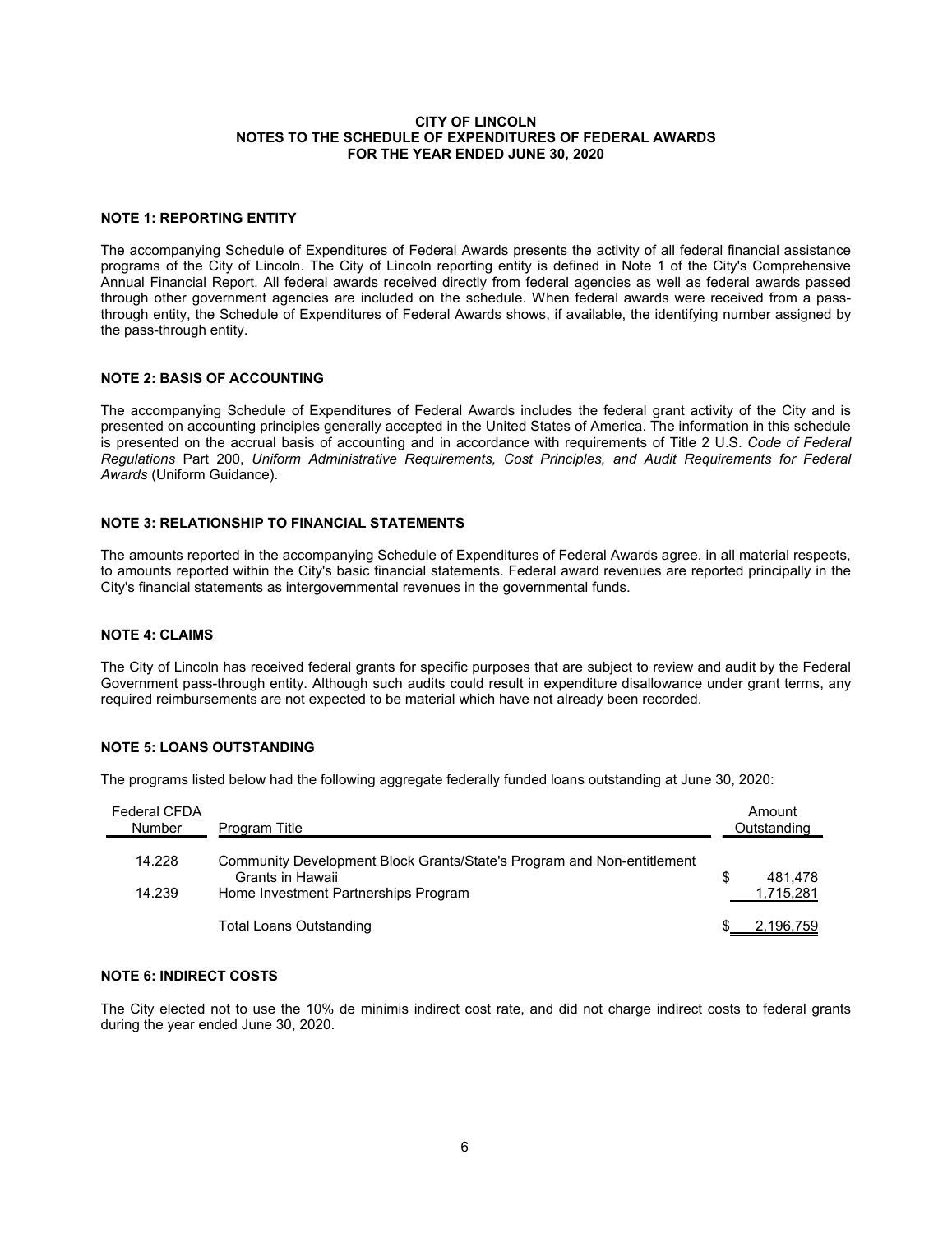### CITY OF LINCOLN SCHEDULE OF FINDINGS AND QUESTIONED COSTS FOR THE YEAR ENDED JUNE 30, 2020

# SECTION I - SUMMARY OF AUDITOR'S RESULTS

| <b>Financial Statements</b>                                                                                                 |               |
|-----------------------------------------------------------------------------------------------------------------------------|---------------|
| Type of auditor's report issued:                                                                                            | Unmodified    |
| Internal control over financial reporting:                                                                                  |               |
| Material weakness(es) identified?                                                                                           | Yes           |
| Significant deficiency(ies) identified                                                                                      | Yes           |
| Noncompliance material to financial statements noted?                                                                       | No            |
| <b>Federal Awards</b>                                                                                                       |               |
| Internal control over major programs:                                                                                       |               |
| Material weakness(es) identified?                                                                                           | No            |
| Significant deficiency(ies) identified?                                                                                     | None reported |
| Type of auditor's report issued on compliance for major programs:                                                           | Unmodified    |
| Any audit findings disclosed that are required to be reported in accordance with<br>section 200.516 of the Uniform Guidance | No            |
| Identification of Major Programs:<br>Highway Planning and Construction, CFDA 20.205                                         |               |
| Dollar threshold used to distinguish between type A and type B programs:                                                    | \$750,000     |
| Auditee qualified as low-risk auditee?                                                                                      | No            |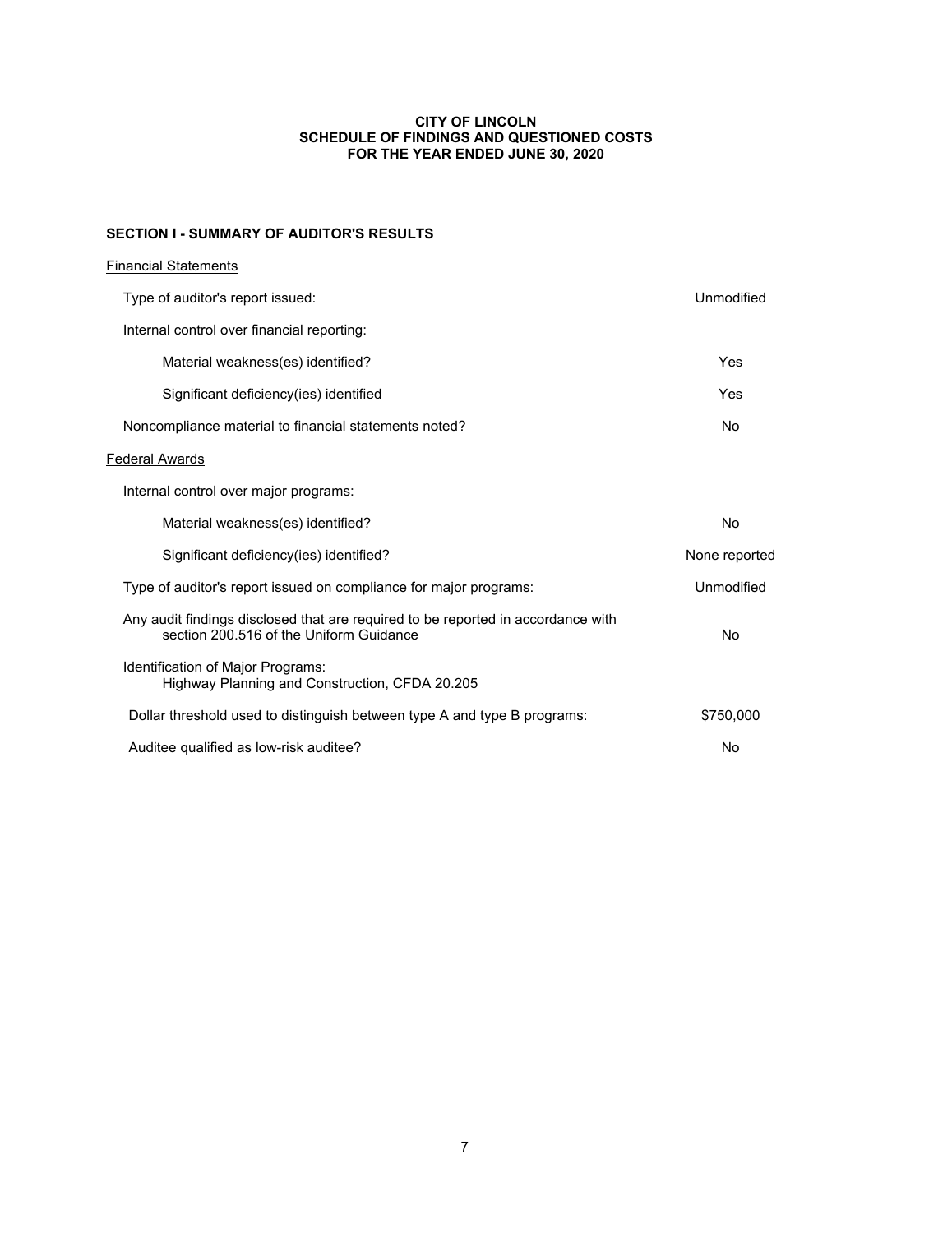### CITY OF LINCOLN SCHEDULE OF FINDINGS AND QUESTIONED COSTS CURRENT YEAR FINDINGS FOR THE YEAR ENDED JUNE 30, 2020

### SECTION II: FINANCIAL STATEMENT FINDINGS

Findings relating to the financial statements which are required to be reported in accordance with Generally Accepted Government Auditing Standards.

#### Finding 2020-001 Special Assessment Debt and Capital Project Funds (Material Weakness - Repeat Finding)

### Criteria

Certain deficiencies in the internal control system over financial reporting could adversely affect an entity's ability to record, process, summarize, and report financial data consistent with the assertions of management in the financial statements.

GASB Statement No. 6 – Accounting and Reporting for Special Assessments. Paragraph 19 - The debt service transactions of a special assessment issue for which the government is not obligated in any manner should be reported in an agency fund rather than a debt service fund, to reflect the fact that the government's duties are limited to acting as an agent for the assessed property owners and the bondholders. The construction phase should be reported like other capital improvements--in a capital projects fund, or other appropriate fund. The source of funds in the capital project fund should be identified by a description other than - bond proceeds, such as - contribution from property owners. The capital assets constructed or acquired (other than those related to an enterprise fund) should be reported in the capital asset account group, as appropriate. Displaying the transactions in this way recognizes that the construction or acquisition is a governmental activity and results in the addition of a governmental asset but is not financed by governmental debt.

### **Condition**

During our audit procedures, we noted approximately \$14 million of fiscal agent cash being expensed in various City capital project funds. Upon inquiry, it was communicated that the City was transferring unused special assessment debt bond proceeds back to their respective agency funds. The transfer of these funds indicates the City did not properly manage the debt proceeds or related capital projects.

#### Cause

The City has numerous issues of special assessment debt that have been refunded several times. Documentation to support the amounts of project funds by funding source and transfers has not been properly maintained. The City does not have procedures in place for the transferring of funds between the special assessment agency funds and the related capital project funds.

### **Effect**

The City's expenses were overstated by the \$14 million initially recorded as expenses. Subsequently, these amounts were reclassified to Other Financing Uses to represent the outflow of monies from the City to the agency funds.

### Recommendation

We recommend the City enhance their current procedures to reconcile their special assessment debt and related activity (cash with fiscal agent, special assessment revenue, bond payments, and capital projects) and ensure the funds are recorded in the proper fund and being tracked accordingly. Procedures should be developed for the transfer of special assessment bond funds to City capital project funds for the approved capital project. Transfers between the City's funds and Agency funds should be adequately supported and approved.

# Views of Responsible Officials

The City is in agreement with the auditor's recommendation. The City has been working with bond counsel since July 2019 to address the Agency fund concerns and will develop procedures for the transfer of bond funds to City capital project funds for the approved capital project.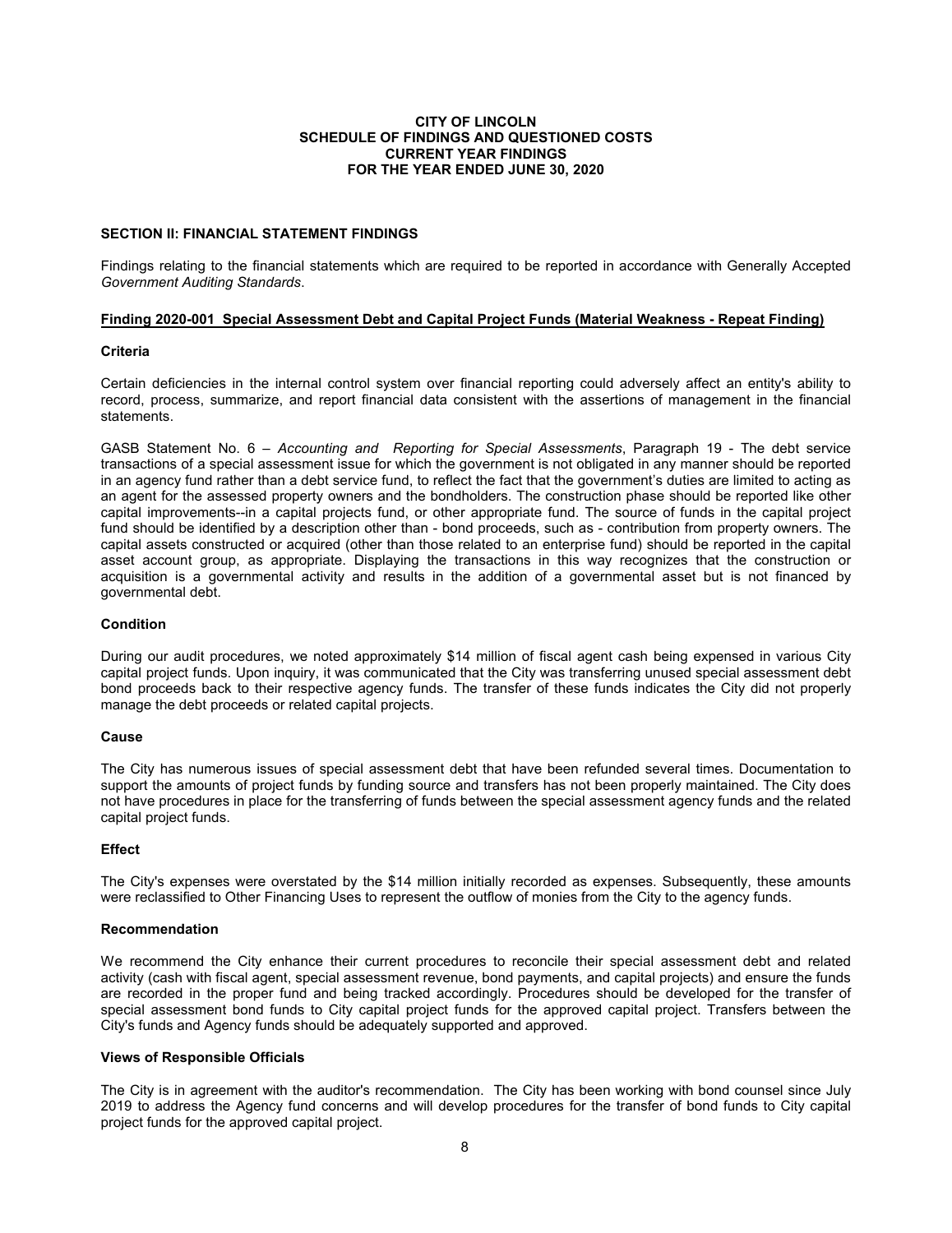# **CITY OF LINCOLN SCHEDULE OF FINDINGS AND QUESTIONED COSTS CURRENT YEAR FINDINGS (continued) FOR THE YEAR ENDED JUNE 30, 2020**

### **Finding 2020-002 Capital Assets (Significant Deficiency)**

# **Criteria**

Certain deficiencies in the internal control system over financial reporting could adversely affect an entity's ability to record, process, summarize, and report financial data consistent with the assertions of management in the financial statements.

# **Condition**

The City identified approximately \$1.2 million in capital asset adjustments that needed to be recorded as a prior period adjustment.

During our review of the asset detail, we noted an asset totaling \$152,697 was erroneously double counted on the asset listing.

Per our review of the asset detail, we noted several assets that are fully depreciated. We recommend the City perform an inventory to determine if those fully depreciated assets are still in use. If the assets are no longer in use by the City, the assets should be removed from the asset listing.

### **Cause**

The City maintains a capital asset listing in both excel and an accounting module. These listings do not reconcile to each other.

#### **Effect**

Prior period adjustments totaling \$1.2 million were recorded to the current year trial balance.

#### **Recommendation**

We recommend the City assess their current supporting schedules for capital assets to ensure 1) they are mathematically accurate; 2) they only include relevant data; and 3) the reconciliations and journal entries are being properly prepared and reviewed. Further, the City should ensure their capital asset module reconciles to actual inventory.

#### **Views of Responsible Officials**

The City is in agreement with the auditor's recommendation. The City completed an inventory in 2019/2020 as part of our comprehensive cleanup effort for all capital assets. This effort reulted in prior period adjustments. Now that the inventory is complete and the supporting schedules for the capital assets are accurate, and include the appropriate data, any required journal entries and the capital asset module should continue to remain accurate in future fiscal years.

# **SECTION III: FEDERAL AWARD FINDINGS AND QUESTIONED COSTS**

Findings and questioned costs for Federal Awards, which includes audit findings and defined in section 200.516 of the Uniform Guidance

None reported.